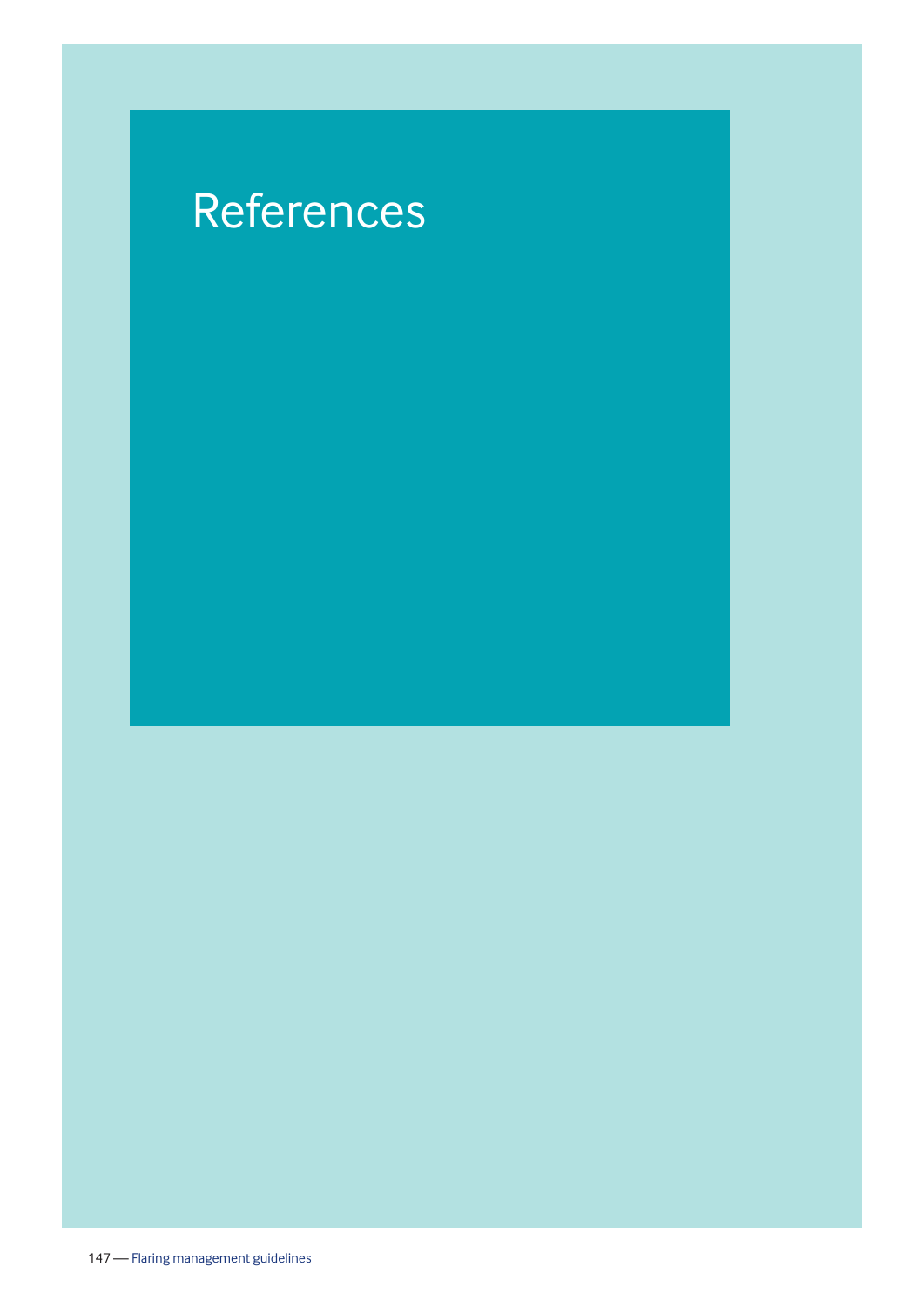## References

- 1. GGFR (2021). *Global Gas Flaring Tracker Report*. Global Gas Flaring Reduction Partnership. https://thedocs.worldbank.org/en/doc/1f7221545bf1b7c89b850dd85cb409b0- 0400072021/original/WB-GGFR-Report-Design-05a.pdf
- 2. World Bank (2021). 'Global Gas Flaring Jumps to Levels Last Seen in 2009.' Press Release No: 2021/003/EEX. https://www.worldbank.org/en/news/pressrelease/2020/07/21/global-gas-flaring-jumps-to-levels-last-seen-in-2009
- 3. EIA (2018). *Natural Gas Market Module of the National Energy Modeling System: Model Documentation 2018*. U.S. Energy Information Administration. [https://www.eia.gov/outlooks/aeo/nems/documentation/ngmm/pdf/ngmm\(2018\).pdf](https://www.eia.gov/outlooks/aeo/nems/documentation/ngmm/pdf/ngmm(2018).pdf)
- 4. Penner, D. and Harness, J. (2014). *Optimizing Hydrocarbon And Energy Management In Upstream Oil And Gas Operations*. http://members.igu.org/old/IGU%20Events/igrc/igrc-2014/papers/wo4- 1\_penner.pdf/@@download/file/WO4-1\_Penner.pdf
- 5. Buzcu-Guven, B., Harriss, R. and Hertzmark, D. (2010). *Gas Flaring and Venting: Extent, Impacts, and Remedies*. Rice University's Baker Institute for Public Policy. https://www.bakerinstitute.org/research/gas-flaring-and-venting-extent-impacts-and-remedies
- 6. Svensson, B., Ríos, M. O. (2012). *Unlocking the Value of Wasted Natural Gas*. Global Gas Flaring Reduction Partnership. http://members.igu.org/html/wgc2009/papers/docs/wgcFinal00563.pdf
- 7. Agerton, M., Gilbert, B. and Upton, G. B. Jr. (2020). *The Economics of Natural Gas Flaring in U.S. Shale: An Agenda for Research and Policy*. Rice University's Baker Institute for Public Policy. https://www.bakerinstitute.org/media/files/files/03160f6a/ces-agerton-etal-naturalgas-072420.pdf
- 8. Argonne National Laboratory (2017). *Analysis of Potential Opportunities to Reduce Venting and Flaring on the OCS*. Prepared by the Argonne Venting and Flaring Research Team for the U.S. Bureau of Safety and Environmental Enforcement. https://www.bsee.gov/sites/bsee.gov/files/5007aa.pdf
- 9. IOGP (2000). *Flaring and venting in the oil and gas exploration and production industry*. International Association of Oil & Gas Producers, Report 2.79/288. https://www.iogp.org/bookstore/product/flaring-and-venting-in-the-oil-and-gas-exploration-andproduction-industry/
- 10. Carbon Limits AS. (2015). *Improving utilization of associated gas in US tight oil fields*. Report prepared for the Clean Air Task Force (CATF). https://www.catf.us/wp-content/uploads/2015/04/CATF\_Pub\_ PuttingOuttheFire.pdf
- 11. GGFR (2016). *Gas Flaring Definitions*. Global Gas Flaring Reduction A Public-Private Partnership. http://documents1.worldbank.org/curated/en/755071467695306362/pdf/106662-NEWS-PUBLIC-GFR-Gas-Flaring-Definitions-29-June-2016.pdf
- 12. GGFR (2020). *Global Gas Flaring Tracker Report*. Global Gas Flaring Reduction Partnership. http://pubdocs.worldbank.org/en/503141595343850009/WB-GGFR-Report-July2020.pdf
- 13. World Bank (2021). 'Zero Routine Flaring by 2030' (website). The full text of the Initiative. https://www.worldbank.org/en/programs/zero-routine-flaring-by-2030
- 14. Collins, G. (2019). *Reducing Oilfield Methane Emissions Can Create New US Gas Export Opportunities*. Rice University's Baker Institute for Public Policy, Issue Brief 11.19.19. https://www.bakerinstitute.org/media/files/files/9553353d/bi-brief-111919-ces-methane.pdf
- 15. Kleinberg, R. L., Paltsev, S., Ebinger, C. K. E., Hobbs, D. A. and Boersma, T. (2018). 'Tight oil market dynamics: Benchmarks, breakeven points, and inelasticities.' In *Energy Economics,* Vol. 70, February 2018. https://www.sciencedirect.com/science/article/pii/S0140988317304103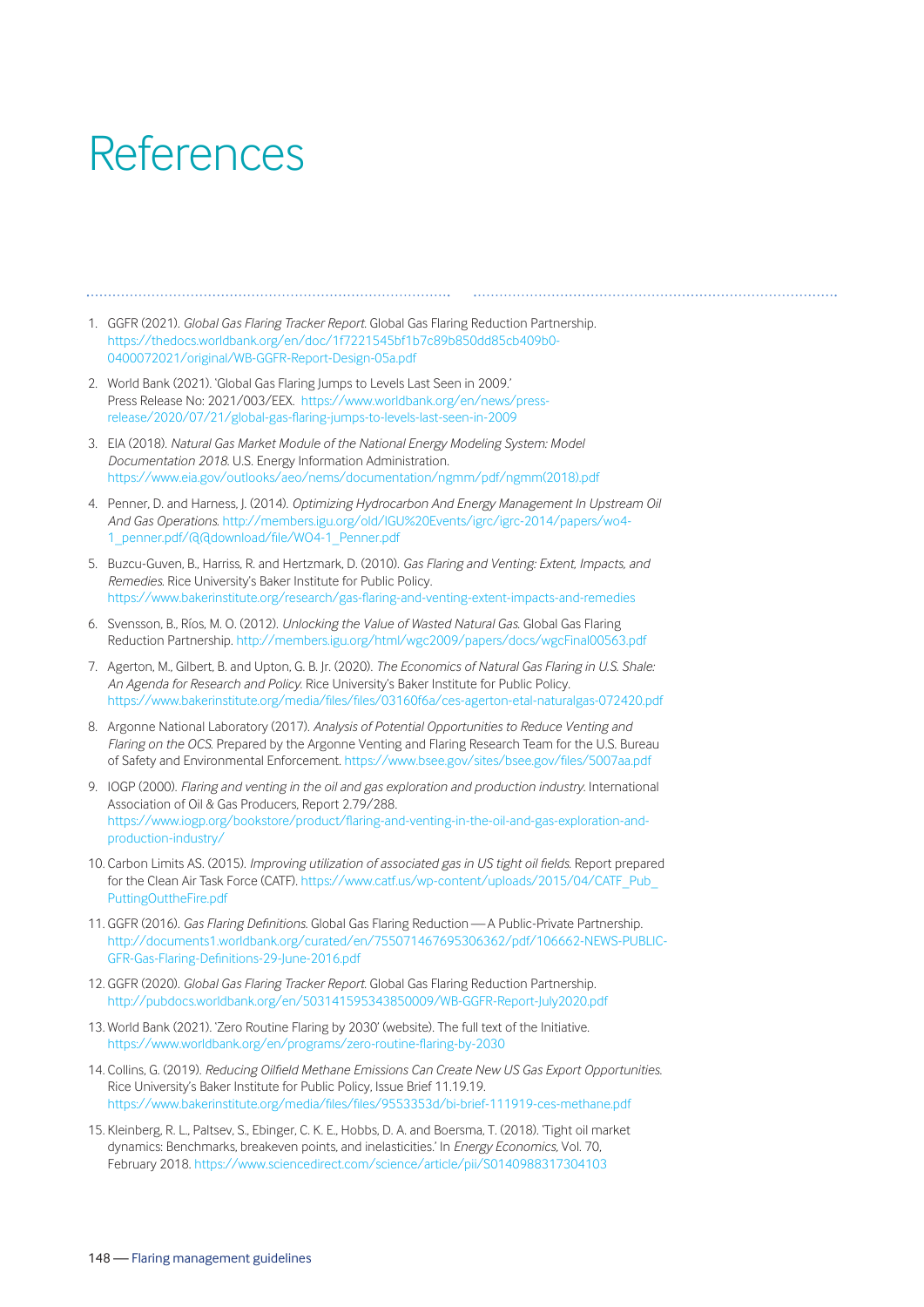16. Kah, M. (2020). 'Columbia Global Energy Dialogue: Natural Gas Flaring Workshop Summary' (website).

Columbia/SIPA Center on Global Energy Policy. https://www.energypolicy.columbia.edu/research/global-energy-dialogue/columbia-global-energydialogue-natural-gas-flaring-workshop-summary

- 18. World Bank (2019). *Gas flaring volumes 2014 18.* Table listing the top 30 flaring countries. http://pubdocs.worldbank.org/en/887251581002821897/Revised-2014-2018-flare-volumesestimates.pdf
- 18. GGFR (2009). *Guidance on Upstream Flaring and Venting. Policy and Regulation.* Global Gas Flaring Reduction Partnership. https://documents.worldbank.org/en/publication/documentsreports/documentdetail/200701468344636937/guidance-on-upstream-flaring-and-venting-policyand-regulation
- 19. Agerton, M., Gilbert, B. and Upton, G. B. Jr. (2020). *The Economics of Natural Gas Flaring in U.S. Shale: An Agenda for Research and Policy*. Rice University's Baker Institute for Public Policy. https://www.bakerinstitute.org/media/files/files/03160f6a/ces-agerton-etal-naturalgas-072420.pdf
- 20. Brandt, A. R., Yeskoo, T., McNally, S., Vafi, K., Cai, H. and Wang, M. Q. (2015). *Energy Intensity and Greenhouse Gas Emissions from Crude Oil Production in the Bakken Formation: Input Data and Analysis Methods*. https://greet.es.anl.gov/publication-bakken-oil
- 21. Garthwaite, J. (2018). 'Stanford study finds stark differences in the carbon-intensity of global oil fields.' Article published on the Stanford News website, 30 August 2018. https://news.stanford.edu/2018/08/30/measuring-crude-oils-carbon-footprint/
- 22. Masnadi, M. S., El-Houjeiri, H. M., Schunack, D and Li, Y. (2018). 'Global carbon intensity of crude oil production.' In *Science*, Vol. 361, Issue 6405, 31 August 2018. [https://www.researchgate.net/publication/327328315\\_Global\\_carbon\\_intensity\\_of\\_crude\\_oil\\_](https://www.researchgate.net/publication/327328315_Global_carbon_intensity_of_crude_oil_production) production
- 23. Kah, M. (2020). 'Columbia Global Energy Dialogue: Natural Gas Flaring Workshop Summary' (website). Columbia/SIPA Center on Global Energy Policy. https://www.energypolicy.columbia.edu/research/global-energy-dialogue/columbia-global-energydialogue-natural-gas-flaring-workshop-summary
- 24. Abnett, K. (2020). 'Exclusive: Draft EU methane strategy shies away from binding emissions standards.' Report published on the Reuters website on 21 August 2020. https://www.reuters.com/article/useu-energy-methane-strategy-exclusive/exclusive-draft-eu-methane-strategy-shies-away-frombinding-emissions-standards-idUSKBN25H2BL
- 25. Belyi, A. (2020). 'Gas flaring in focus again. Possible angle of EU methane emissions strategy.' Article published on the Energy Central website on 20 October 2020. https://energycentral.com/c/og/gasflaring-should-it-be-focus-new-methane-strategy
- 26. Carbon Limits AS. (2015). *Improving utilization of associated gas in US tight oil fields*. Report prepared [for the Clean Air Task Force \(CATF\). https://www.catf.us/wp-content/uploads/2015/04/CATF\\_Pub\\_](https://www.catf.us/wp-content/uploads/2015/04/CATF_Pub_PuttingOuttheFire.pdf)  PuttingOuttheFire.pdf
- 27. U.S. Department of Interior, Bureau of Safety and Environmental Enforcement (2003). *Gas Handling Options for Associated Gas in Deepwater Developments in the Gulf of Mexico*. https://www.bsee.gov/sites/bsee.gov/files/tap-technical-assessment-program//443aa.pdf
- 28. World Bank (2004). *Flared Gas Utilization Strategy. Opportunities for Small-Scale Uses of Gas.* The International Bank for Reconstruction and Development, May 2004. [http://documents1.worldbank.org/curated/en/193801468779650307/pdf/295520Flared0G1on0S](http://documents1.worldbank.org/curated/en/193801468779650307/pdf/295520Flared0G1on0Strategy01public1.pdf) trategy01public1.pdf
- 29. PetroWiki (2021). 'PEH: Monetizing Stranded Gas' (website). https://petrowiki.spe.org/PEH:Monetizing\_Stranded\_Gas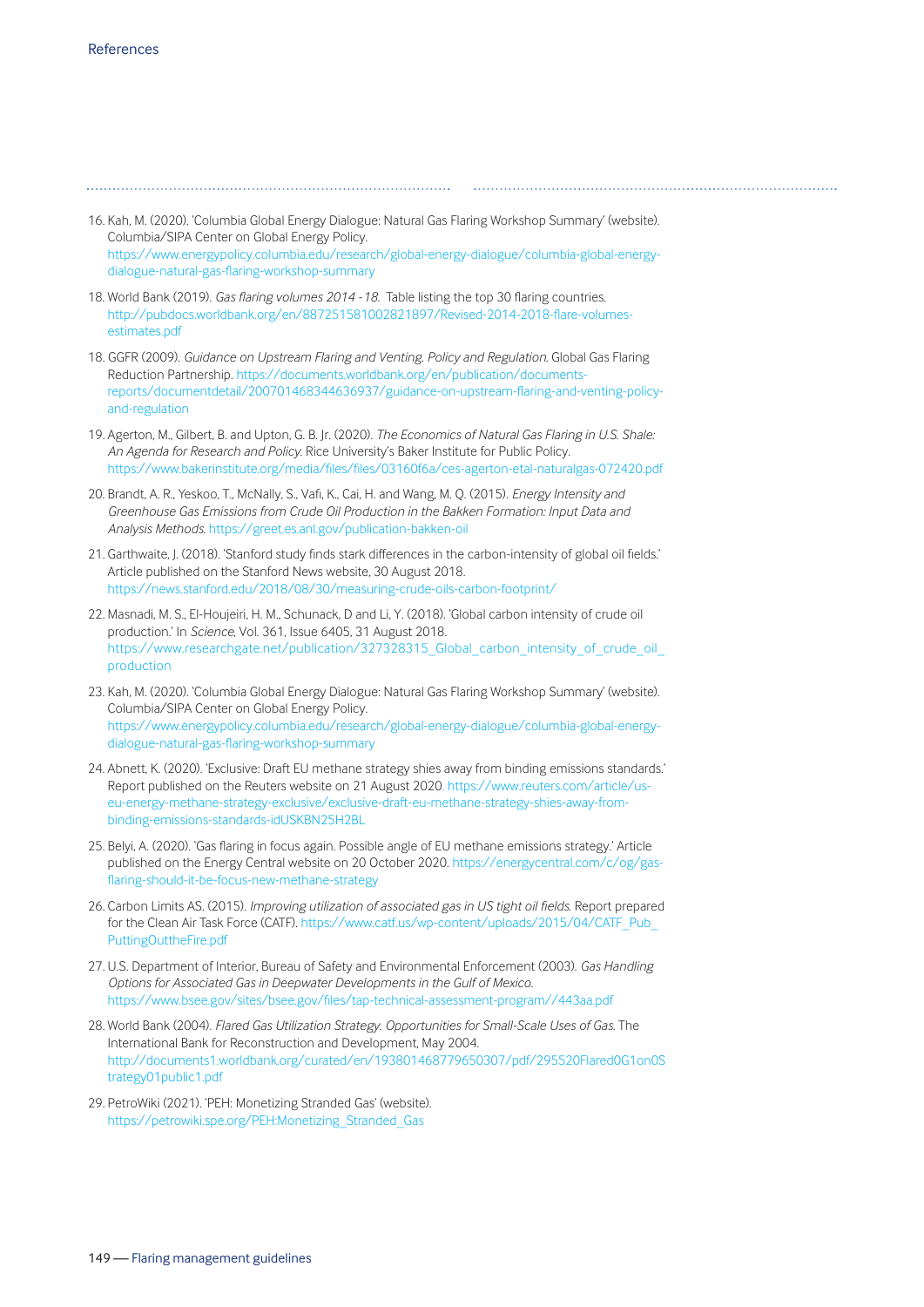- 30. Alfarge, D., Alsaba, M., Wei, M. and Bai, B. (2018). *Miscible Gases Based EOR in Unconventional Liquids Rich Reservoirs: What We Can Learn*. Paper Number SPE-193748-MS presented at the SPE International Heavy Oil Conference and Exhibition, Kuwait City, Kuwait, December 2018. https://doi.org/10.2118/193748-MS
- 31. Ng, S. and Singh, H. (2018). *Part II: gas monetisation, external economic and non-technical factors.* Article published on the io consulting website on 5 July 2018. [https://www.ioconsulting.com/post/part-ii-gas-monetisation-external-economic-and-non-technical](https://www.ioconsulting.com/post/part-ii-gas-monetisation-external-economic-and-non-technical-factors)factors
- 32. Carbon Limits AS. (2015). *Improving utilization of associated gas in US tight oil fields*. Report prepared [for the Clean Air Task Force \(CATF\). https://www.catf.us/wp-content/uploads/2015/04/CATF\\_Pub\\_](https://www.catf.us/wp-content/uploads/2015/04/CATF_Pub_PuttingOuttheFire.pdf)  PuttingOuttheFire.pdf
- 33. U.S. Department of Interior, Bureau of Safety and Environmental Enforcement (2003). *Gas Handling Options for Associated Gas in Deepwater Developments in the Gulf of Mexico*. https://www.bsee.gov/sites/bsee.gov/files/tap-technical-assessment-program//443aa.pdf
- 34. Rigzone (2021). 'How Does Gas Injection Work?' (website). https://www.rigzone.com/training/insight.asp?insight\_id=345&c\_id=
- 35. GGFR (2018). *GGFR Technology Overview Utilization of Small-Scale Associated Gas.* Global Gas Flaring Reduction Partnership. http://pubdocs.worldbank.org/en/801871519953431815/GGFR-Technology-MASTER-February-2018.pdf
- 36. Edge LNG (2021). A world-first solution to flaring, venting and stranded wells (website). https://edgelng.com/
- 37. Chen, L., Qi, Z., Zhang, S., Su, J. and Somorjai, G. A. (2020). 'Catalytic Hydrogen Production from Methane: A Review on Recent Progress and Prospect.' In *Catalysts,* Vol. 10, Issue 8. https://doi.org/10.3390/catal10080858
- 38. Malik, N. S. (2019). 'Why Bitcoin Mining Is Being Touted as a Solution to Gas Flaring.' Article published on the Bloomberg website on 6 December 2019. https://www.bloomberg.com/news/articles/2019- 12-06/why-bitcoin-mining-is-being-touted-as-a-solution-to-gas-flaring
- 39. GGFR (2020). *GGFR Technology Overview Utilization of Small-Scale Associated Gas.* Global Gas Flaring Reduction Partnership. http://pubdocs.worldbank.org/en/662151598037050211/GGFR-Small-scale-gas-utilization-technology-Summaries-September-2020.pdf
- 40. Carbon Limits AS. (2015). *Improving utilization of associated gas in US tight oil fields*. Report prepared [for the Clean Air Task Force \(CATF\). https://www.catf.us/wp-content/uploads/2015/04/CATF\\_Pub\\_](https://www.catf.us/wp-content/uploads/2015/04/CATF_Pub_PuttingOuttheFire.pdf)  PuttingOuttheFire.pdf
- 41. Carbon Limits AS. (2013). *Associated Petroleum Gas Flaring Study for Russia, Kazakhstan, Turkmenistan and Azerbaijan*. Report prepared for the European Bank for Reconstruction and Development. http://www.ebrd.com/documents/climate-finance/associated-gas-utilization-reportfor-russia-kazakhstan-turkmenistan-azerbaijan.pdf
- 42. Ng, S. and Singh, H. (2018). *Part II: gas monetisation, external economic and non-technical factors.* Article published on the io consulting website on 5 July 2018. [https://www.ioconsulting.com/post/part-ii-gas-monetisation-external-economic-and-non-technical](https://www.ioconsulting.com/post/part-ii-gas-monetisation-external-economic-and-non-technical-factors)factors
- 43. Wilcox, A. (2019). *Flaring Issues, Solutions & Technologies 2019*. Houston Advanced Research Center Report Number DOE-HARC-31691. https://doi.org/10.2172/1569027
- 44. Kah, M. (2020). 'Columbia Global Energy Dialogue: Natural Gas Flaring Workshop Summary' (website). Columbia/SIPA Center on Global Energy Policy. https://www.energypolicy.columbia.edu/research/global-energy-dialogue/columbia-global-energydialogue-natural-gas-flaring-workshop-summary
- 45. NMOGA (2020). *Flaring in the Oilfield. Resources and strategies for understanding and reducing flaring.* New Mexico Oil and Gas Association. https://www.nmoga.org/flaring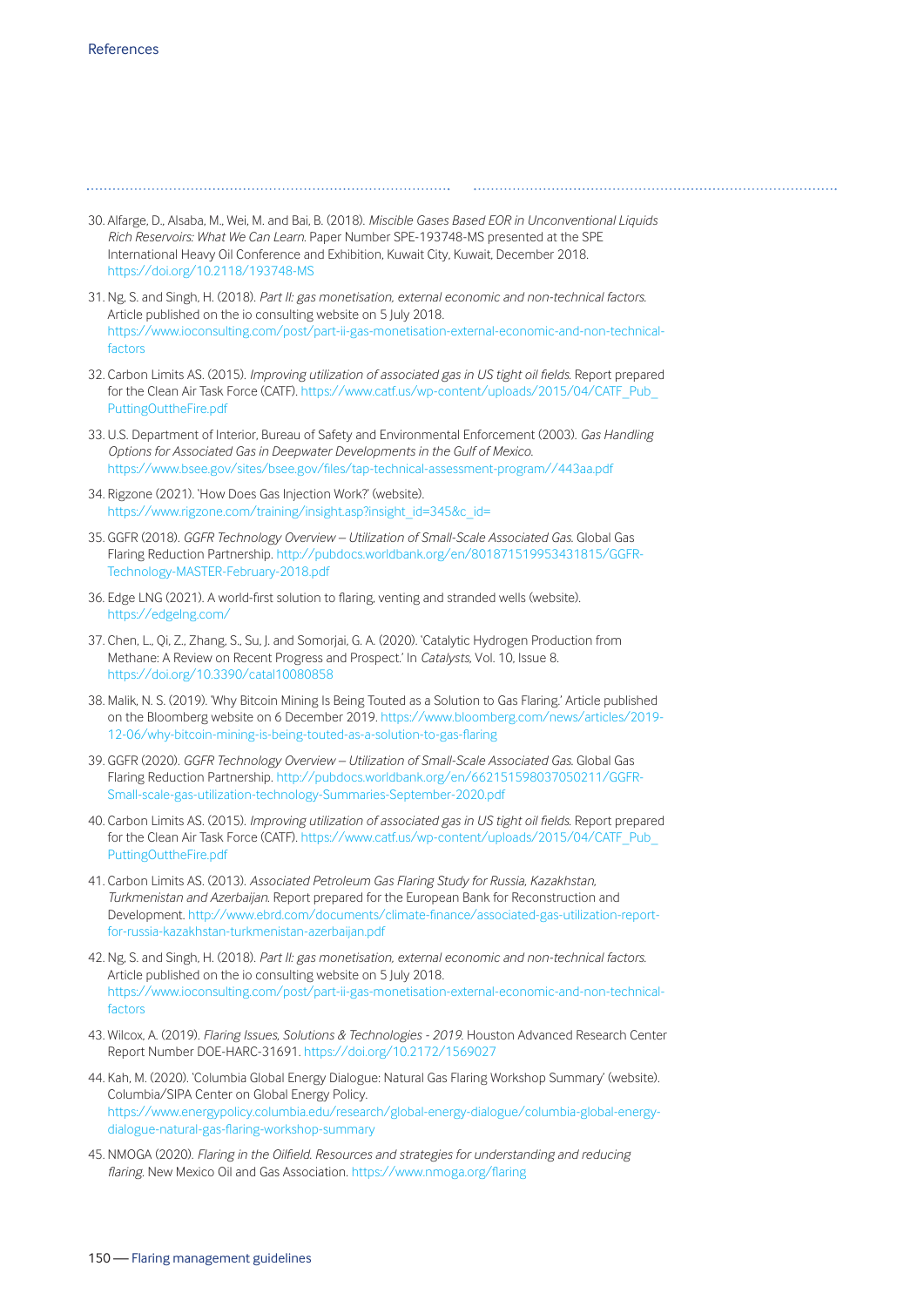46. Wilcox, A. *et al.* (2019). *Flaring Issues, Solutions & Technologies – 2019*. Houston Advanced Research Center, Report DE-FE0031691 prepared for the U.S. Department of Energy. https://www.osti.gov/servlets/purl/1569027

- 47. Clearstone Engineering Ltd. (2020). *Best Practices for Catalysing Co-investment and Capacitybuilding*. Report prepared for the Climate & Clean Air Coalition (CCAC) in relation to the CCAC technology demonstration project 'Financing and Measuring Black Carbon Emission Reduction in the Oil and Gas Sector.' https://ccacoalition.org/en/resources/best-practices-catalysing-co-investmentand-capacity-building-black-carbon-reduction
- 48. Agerton, M., Gilbert, B. and Upton, G. B. Jr. (2020). *The Economics of Natural Gas Flaring in U.S. Shale: An Agenda for Research and Policy*. Rice University's Baker Institute for Public Policy. https://www.bakerinstitute.org/media/files/files/03160f6a/ces-agerton-etal-naturalgas-072420.pdf
- 49. Ng, S. and Singh, H. (2018). *Part II: gas monetisation, external economic and non-technical factors.* Article published on the io consulting website on 5 July 2018. https://www.ioconsulting.com/post/partii-gas-monetisation-external-economic-and-non-technical-factors
- 50. IPIECA, IFC, UNDP (2017). *Mapping the Oil and Gas Industry to the Sustainable Development Goals: an Atlas.* https://www.ipieca.org/resources/awareness-briefing/mapping-the-oil-and-gas-industry-tothe-sustainable-development-goals-an-atlas/
- 51. IPIECA, WBCSD (2021). *Accelerating action: an SDG Roadmap for the oil and gas sector*. https://www.ipieca.org/our-work/sustainability/supporting-the-sdgs/sdg-roadmap
- 52. UN DESA (2021). 'The 17 Goals' (website). United Nations Department of Economic and Social Affairs. https://sdgs.un.org/goals
- 53. World Bank (2021). 'Global Gas Flaring Reduction Partnership (GGFR) Overview' (website). https://www.worldbank.org/en/programs/gasflaringreduction
- 54. World Bank (2021). 'Global Gas Flaring Reduction Partnership (GGFR) Gas flaring data' (website). https://www.worldbank.org/en/programs/gasflaringreduction#7
- 55. World Bank (2021). 'Global Gas Flaring Reduction Partnership (GGFR) Resources (website). https://www.worldbank.org/en/programs/gasflaringreduction#5
- 56. World Bank (2021). 'Zero Routine Flaring by 2030' (website). The full text of the Initiative. https://www.worldbank.org/en/programs/zero-routine-flaring-by-2030
- 57. IEA (2020). *The Oil and Gas Industry in Energy Transitions. Insights from IEA Analysis.* International Energy Agency. https://www.iea.org/reports/the-oil-and-gas-industry-in-energy-transitions
- 58. PetroWiki (2021). 'Production forecasting decline curve analysis' (website). https://petrowiki.spe.org/Production\_forecasting\_decline\_curve\_analysis
- 59. PetroWiki (2021). 'Production forecasting purpose' (website). https://petrowiki.spe.org/Production\_forecasting\_purpose
- 60. Emam, E. (2015). 'Gas Flaring in Industry: An Overview.' In *Petroleum & Coal,* Vol. 57, Issue. 5, pp. 532-555. http://large.stanford.edu/courses/2016/ph240/miller1/docs/emam.pdf
- 61. Rivas, A. (2018). *A review of best practices for Selection, Installation, Operation and Maintenance Of Gas meters for Flare Applications used for Managing facility mass balance and compliance.* Fluenta. https://www.4cconference.com/wp-content/uploads/2018/03/Arnold-Rivas-Fluenta-4C-Preentation-2018-rev0.1.pdf
- 62. API (2017). *Standard 537: Flare Details for Petroleum, Petrochemical, and Natural Gas Industries.* 3rd Edition, March 2017 (includes all amendments and changes through Addendum 1, June 2020). This standard specifies requirements and provides guidance for the selection, design, specification, operation and maintenance of flares and related combustion and mechanical components used in pressure-relieving and vapor depressurizing systems for petroleum, petrochemical and natural gas industries. While this standard is primarily intended for onshore facilities, guidance related to offshore applications is included. https://www.api.org/products-and-services/standards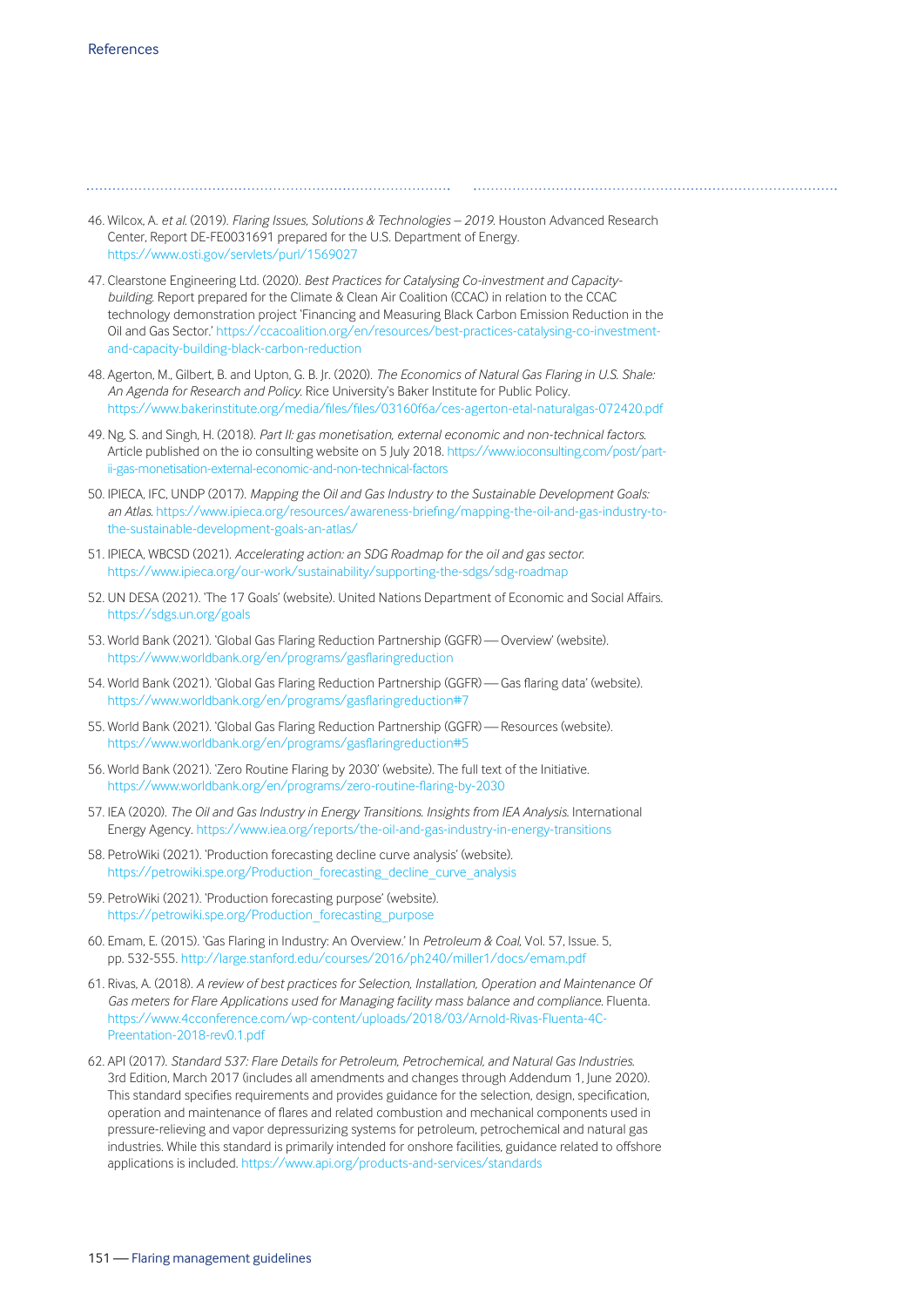- 63. API (2007). *Manual of Petroleum Measurement Standards*. Chapter 14.10: *Measurement of Flow to Flares*. 1st Edition , July 2007 (includes all amendments and changes through Reaffirmation Notice, June 2012). This chapter addresses measurement of flow to flares, and includes: application considerations; selection criteria and other considerations for flare meters and related instrumentation; installation considerations; limitations of flare measurement technologies; calibration; operation; uncertainty and propagation of error; and calculations. https://publications.api.org/publications-store.aspx
- 64. API (2012–2016). *Manual of Petroleum Measurement Standards*. Chapters 14.3.1–14.3.4: *Concentric, Square-edged Orifice Meters*. These chapters cover design and installation parameters, calibration, operation, uncertainty and propagation of error, and calculations for measurement of fluid flow using concentric, square-edged, flanged tapped orifice meters. https://publications.api.org/publicationsstore.aspx
- 65. API (2013). *Manual of Petroleum Measurement Standards*. Chapter 14.9: *Measurement of Natural Gas by Coriolis Meter*. 2nd Edition , February 2013. This chapter addresses the operation, calibration, installation, maintenance and calculations for Coriolis flow meters used to measure natural gas flows. https://publications.api.org/publications-store.aspx. (Also available as American Gas Association Report No. 11, *Fundamentals of Coriolis Meters*. http://asgmt.com/wp-content/uploads/pdfdocs/2013/1/002.pdf)
- 66. API (2011). Technical Report 2571, *Fuel Gas Measurement*. 1st Edition , March 2011. This document provides guidance in the selection of flow meter type; differential pressure, displacement, ultrasonic, Coriolis, vortex, turbine, thermal, and others. It also describes associated instrumentation for measuring fluid properties and flowing conditions, obtaining and use of gas composition or other analytical data, design and installation requirements of the measurement system, inspection, verification and calibration practices of flow meters and their associated accessory instrumentation, and simplified uncertainty calculations. https://www.api.org/products-and-services/standards
- 67. Clearstone Engineering Ltd. (2008). *Guidelines on Flare and Vent Measurement*. Report Number 71380 prepared for the Global Gas Flaring Reduction Partnership and the World Bank. [http://documents1.worldbank.org/curated/en/689451468158369316/pdf/713800WP0Box370are](http://documents1.worldbank.org/curated/en/689451468158369316/pdf/713800WP0Box370are0Vent0Measurement.pdf) 0Vent0Measurement.pdf
- 68. Zhang, Y., Gautam, R., Pandey, S., Omara, M. *et al.* (2020). 'Quantifying methane emissions from the largest oil-producing basin in the United States from space.' In *Science Advances*, Vol. 6, No. 17, eaaz5120, 22 April 2020. https://advances.sciencemag.org/content/6/17/eaaz5120
- 69. AAAS (2011). *Geospatial Technologies and Human Rights Project. Eyes on Nigeria: Technical Report.*  American Association for the Advancement of Science. https://www.aaas.org/resources/eyesnigeria-technical-report/gas-flaring
- 70. EDF (2021). 'Satellite data confirms Permian gas flaring is double what companies report' (website). Environmental Defense Fund. http://blogs.edf.org/energyexchange/2019/01/24/satellite-dataconfirms-permian-gas-flaring-is-double-what-companies-report/
- 71. Viani, L. O. (2019). 'Study uses satellite data to pinpoint widespread oil industry 'flaring.' Article provided by the San Francisco State University and published on the Phys.org website. https://phys.org/news/2019-02-satellite-widespread-oil-industry-flaring.html
- 72. Elvidge, C. D., Brazilian, M. D., Zhizhin, M., Ghosh, T., Baugh, K. and Hsu, F-C. (2018). 'The potential role of natural gas flaring in meeting greenhouse gas mitigation targets.' In *Energy Strategy Reviews*, Vol. 20, April 2018, pp. 156-162. https://doi.org/10.1016/j.esr.2017.12.012
- 73. GGFR (2020). *Global Gas Flaring Tracker Report*. Global Gas Flaring Reduction Partnership. http://pubdocs.worldbank.org/en/503141595343850009/WB-GGFR-Report-July2020.pdf
- 74. Brandt, A. R. (2020). 'Accuracy of satellite-derived estimates of flaring volume for offshore oil and gas operations in nine countries.' In *Environmental Research Communications*, Vol. 2, No. 5. https://iopscience.iop.org/article/10.1088/2515-7620/ab8e17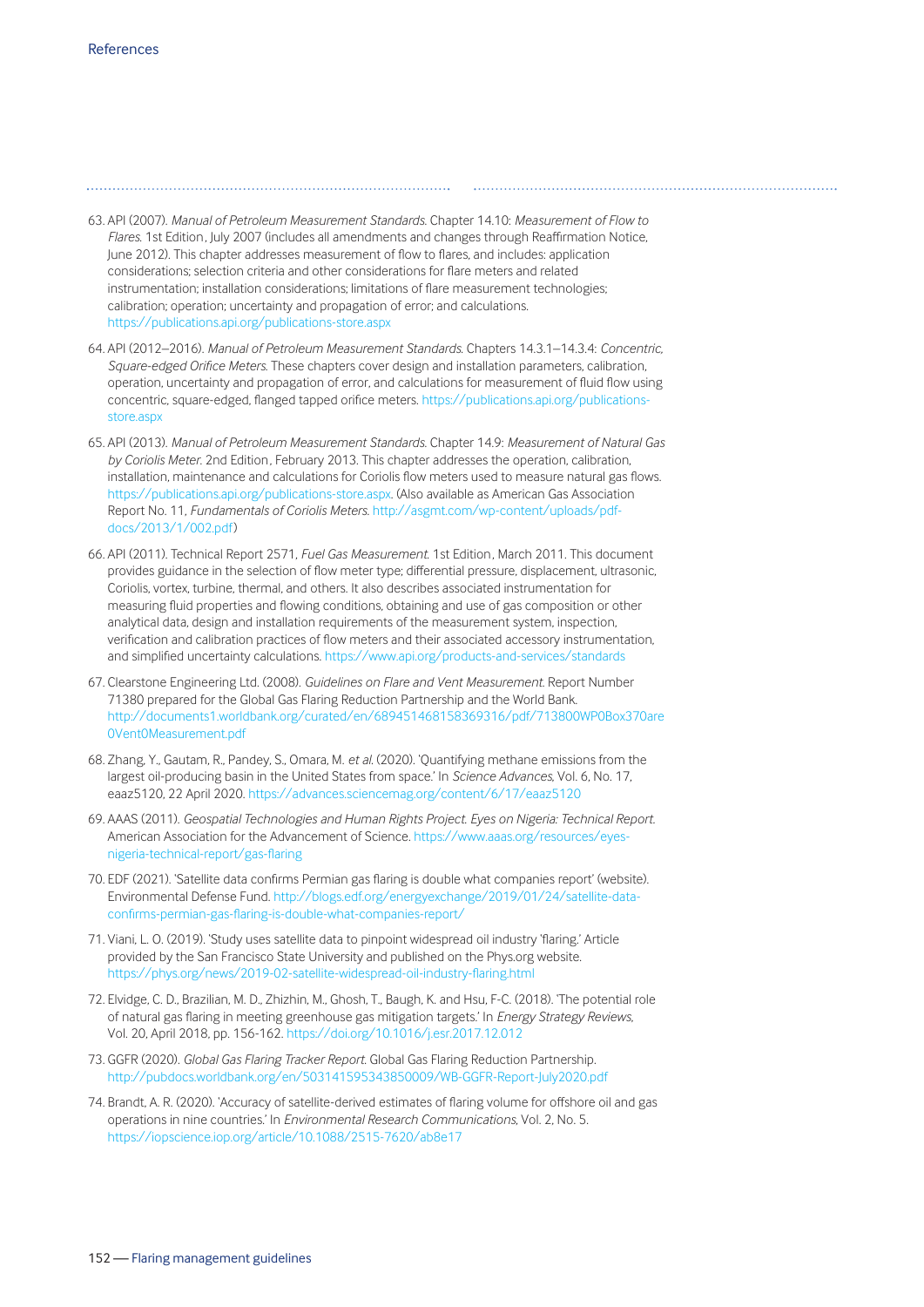- 75. API (2020). *Standard 520 Part 1: Sizing, Selection, and Installation of Pressure-Relieving Devices*  Part I-Sizing and Selection. 10th Edition, October 2020. This standard applies to the sizing and selection of pressure relief devices used in refineries and related industries for equipment that has a maximum allowable working pressure of 15 psig (103 kPag) or greater. It includes basic definitions and information about the operational characteristics and applications of various pressure relief devices. https://publications.api.org/publications-store.aspx
- 76. API (2020). *Standard 520 Part 2: Sizing, Selection, and Installation of Pressure-Relieving Devices Part II — Installation*. 7th Edition, October 2020. This standard covers pressure relief valves or rupture disks which may be used independently or in combination with each other to provide the required protection against excessive pressure accumulation. https://publications.api.org/publicationsstore.asp>
- 77. API (2020). *Standard 521: Pressure-Relieving and Depressuring Systems*. 7th Edition, June 2020. This standard applies to pressure-relieving and vapor depressuring systems in oil refineries, petrochemical facilities, gas plants, LNG facilities, and oil and gas production facilities. The information provided is designed to aid in the selection of the system that is most appropriate for the risks and circumstances involved in various installations. It specifies requirements and gives guidelines for examining the principal causes of overpressure, determining individual relieving rates, and selecting and designing disposal systems, including piping, vessels, flares and vent stacks. https://publications.api.org/publications-store.aspx
- 78. Gaspar, J., Davis, D., Camacho, C. and Alvarez, J. J. (2016). 'Biogenic versus Thermogenic H2S Source Determination in Bakken Wells: Considerations for Biocide Application.' in *Environmental Science and Technology Letters.* Vol. 3, Issue 4. https://doi.org/10.1021/acs.estlett.6b00075
- 79. Duissenov, D. (2013). *Production and processing of sour crude and natural gas challenges due to increasing stringent regulations*. Norwegian University of Science and Technology. https://core.ac.uk/download/pdf/30858314.pdf
- 80. PetroWiki (2021). 'Sour Gas Sweetening' (website). https://petrowiki.spe.org/Sour\_gas\_sweetening
- 81. EIA (2019). 'Horizontal wells dominate US tight formation production.' Article published on the US Energy Information Agency website on 6 June 2019. https://www.eia.gov/todayinenergy/detail.php?id=39752
- 82. Rystad Energy (2019). *Permian gas flaring reaches yet another high*. Press Release, 5 November 2019. https://www.rystadenergy.com/newsevents/news/press-releases/permian-gas-flaring-reaches-yetanother-high/
- 83. Collins, G. (2019). *Reducing Oilfield Methane Emissions Can Create New US Gas Export Opportunities*. Issue Brief, 11.19.19. Rice University's Baker Institute for Public Policy. https://www.bakerinstitute.org/media/files/files/9553353d/bi-brief-111919-ces-methane.pdf
- 84. Fulford, D. S. (2018). *Multi-Phase Production Forecasting "Bubble Point Death?"* Society of Petroleum Evaluation Engineers. https://spee.org/sites/spee.org/files/houston-2018-05-02-fulford.pdf
- 85. EIA (2017). 'Natural gas production in Bakken region increases at a faster rate than oil production.' Article published on the US Energy Information Agency website on 28 November 2017. https://www.eia.gov/todayinenergy/detail.php?id=33892
- 86. IHS Markit (2019). ' "Base Decline" Rate of Oil and Gas Output in Permian Basin has Increased Dramatically Because of Recent Growth; Operators Must Drill More Wells to Maintain Production Levels, IHS Markit Says' (website). IHS Markit News Release, 12 December 2019. https://news.ihsmarkit.com/prviewer/release\_only/slug/energy-base-decline-rate-oil-and-gasoutput-permian-basin-has-increased-dramatically-b
- 87. Kah, M. (2020). 'Columbia Global Energy Dialogue: Natural Gas Flaring Workshop Summary' (website). Columbia/SIPA Center on Global Energy Policy. https://www.energypolicy.columbia.edu/research/global-energy-dialogue/columbia-global-energydialogue-natural-gas-flaring-workshop-summary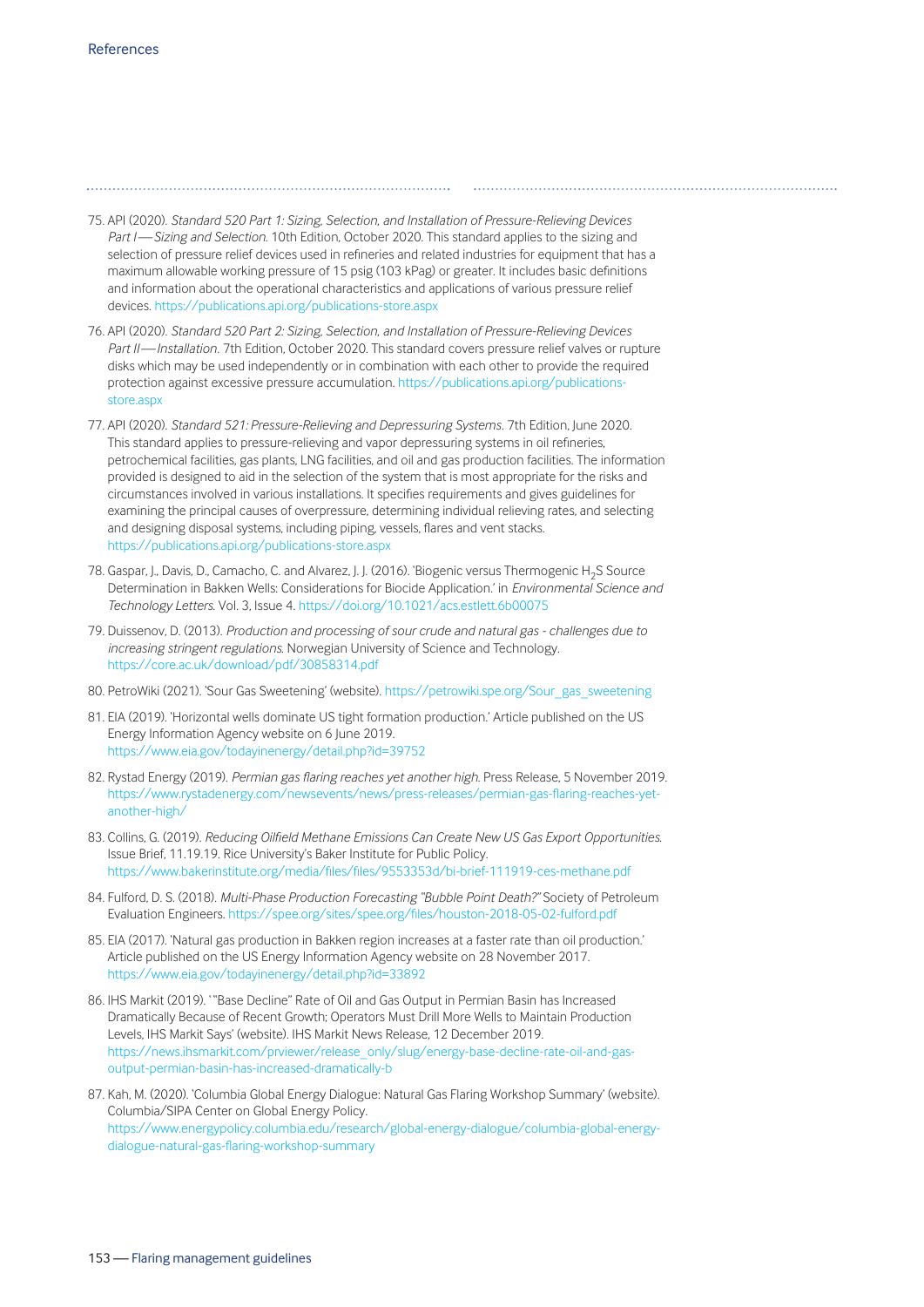- 88. US DOE (2019). *Natural Gas Flaring and Venting: State and Federal Regulatory Overview, Trends, and Impacts*. U.S. Department of Energy, Office of Oil and Natural Gas/Office of Fossil Energy. [https://www.energy.gov/sites/prod/files/2019/08/f65/Natural%20Gas%20Flaring%20and%20](https://www.energy.gov/sites/prod/files/2019/08/f65/Natural%20Gas%20Flaring%20and%20Venting%20Report.pdf) Venting%20Report.pdf
- 89. Singer, T. (2020). *Flaring in the Oilfield: A Closer Look*. Western Environmental Law Center. https://westernlaw.org/wp-content/uploads/2020/08/2020.08.05-WELC-NM-Flaring-Report.pdf
- 90. Stewart, J. (2020). *Tackling Flaring: Learnings from Leading Permian Operators*. GaffneyCline. https://www.gaffneycline.com/sites/g/files/cozyhq681/files/2020-06/Tackling%20Flaring\_Final.pdf
- 91. Kringstad, J. (2013). *North Dakota Natural Gas. A Detailed Look At Natural Gas Gathering*. North Dakota Pipeline Authority. https://ndpipelines.files.wordpress.com/2012/07/ndpa-detailed-look-at-gasgathering-2013.pdf
- 92. Gould, T., McGlade, C. and Schulz, R. (2020). 'Flaring Emissions.' IEA tracking report (website). https://www.iea.org/reports/flaring-emissions
- 93. Kleinberg, R. L., Paltsev, S., Ebinger, C. K. E., Hobbs, D. A. and Boersma, T. (2018). 'Tight oil market dynamics: Benchmarks, breakeven points, and inelasticities.' In *Energy Economics,* Vol. 70, February 2018. https://www.sciencedirect.com/science/article/pii/S0140988317304103
- 94. Kah, M. (2020). 'Columbia Global Energy Dialogue: Natural Gas Flaring Workshop Summary' (website). Columbia/SIPA Center on Global Energy Policy. https://www.energypolicy.columbia.edu/research/global-energy-dialogue/columbia-global-energydialogue-natural-gas-flaring-workshop-summary
- 95. EIA (2020). 'North Dakota flared 19% of its gas production in 2019.' Article published on the US Energy Information Agency website on 22 April 2020. https://www.eia.gov/todayinenergy/detail.php?id=43435
- 96. North Dakota Industrial Commission (2021). Director's Cut Archive (website and downloads). Department of Mineral Resources, State of North Dakota. https://www.dmr.nd.gov/oilgas/directorscut/directorscutarchive.asp
- 97. NMOGA (2020). *Flaring in the Oilfield. Resources and strategies for understanding and reducing flaring.* New Mexico Oil and Gas Association. https://www.nmoga.org/flaring
- 98. U.S. Bureau of Land Management (2016). *Waste Prevention, Production Subject to Royalties, and Resource Conservation.* Federal Register Vol. 81, No. 223. https://www.federalregister.gov/documents/2016/11/18/2016-27637/waste-preventionproduction-subject-to-royalties-and-resource-conservation.
- 99. API (2015). *Recommended Practice 100-2: Managing Environmental Aspects Associated with Exploration and Production Operations Including Hydraulic Fracturing*. 1st Edition , August 2015 (includes all amendments and changes through Reaffirmation Notice, August 2020). This recommended practice is applicable to the planning and operation of wells, and hydraulically fractured wells. Topics covered include: recommendations for managing environmental aspects during planning; site selection; logistics; mobilization, rig-up, and demobilization; and stimulation operations. The document includes a section on air emissions and control technologies. https://www.api.org/products-and-services/standards
- 100. Stewart, J. (2020). *Tackling Flaring: Learnings from Leading Permian Operators*. GaffneyCline. https://www.gaffneycline.com/sites/g/files/cozyhq681/files/2020-06/Tackling%20Flaring\_Final.pdf
- 101. NMOGA (2020). *Flaring in the Oilfield. Resources and strategies for understanding and reducing flaring.* New Mexico Oil and Gas Association. https://www.nmoga.org/flaring
- 102. EIA (2020). 'North Dakota flared 19% of its gas production in 2019.' Article published on the US Energy Information Agency website on 22 April 2020. https://www.eia.gov/todayinenergy/detail.php?id=43435
- 103. Stewart, J. (2020). *Tackling Flaring: Learnings from Leading Permian Operators*. GaffneyCline. https://www.gaffneycline.com/sites/g/files/cozyhq681/files/2020-06/Tackling%20Flaring\_Final.pdf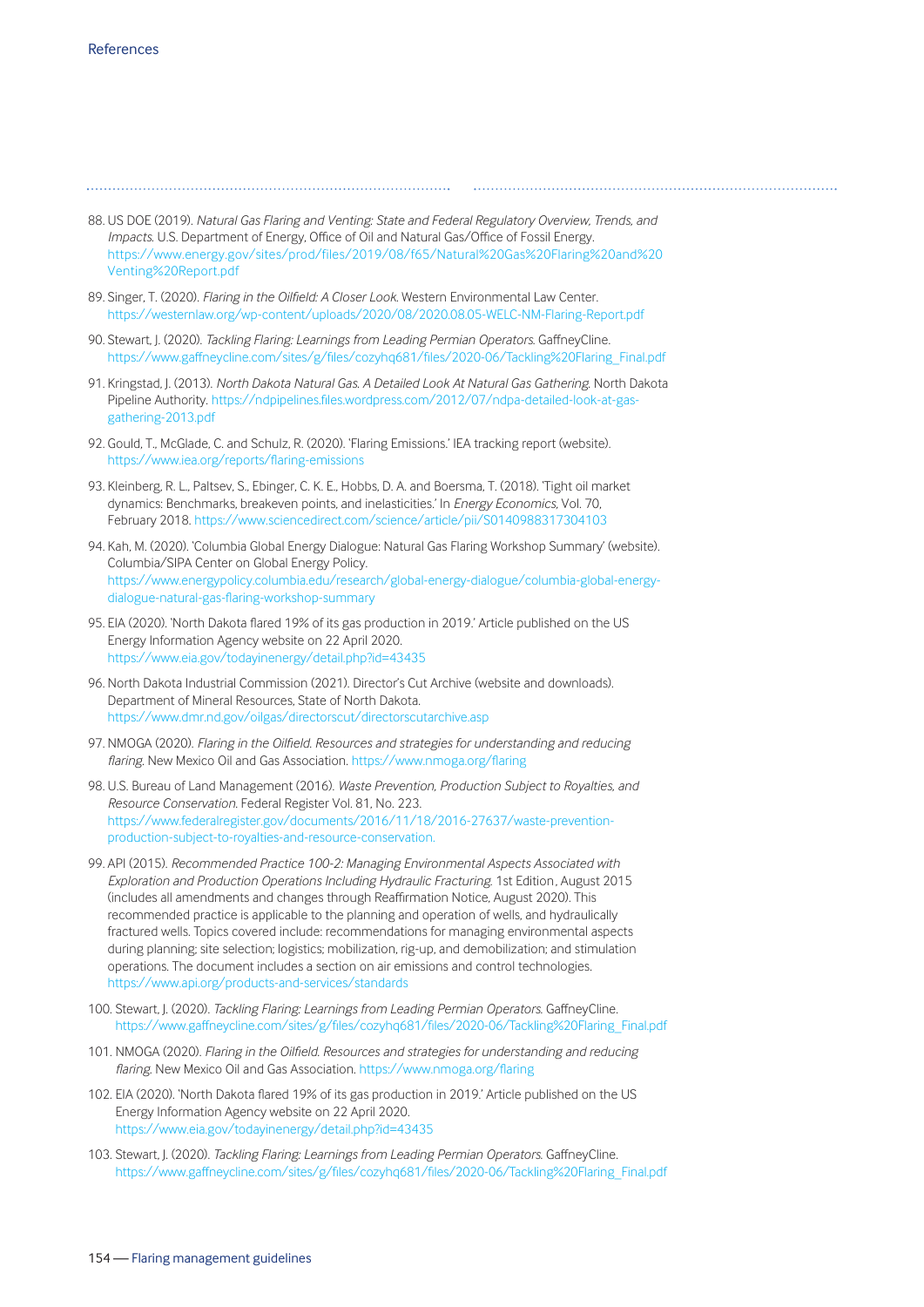- 104. NMOGA (2020). *Flaring in the Oilfield. Resources and strategies for understanding and reducing flaring.* New Mexico Oil and Gas Association. https://www.nmoga.org/flaring
- 105. Methane Guiding Principles (2019). *Synopsis. Reducing Methane Emissions: Best Practice Guide. Flaring.* https://methaneguidingprinciples.org/best-practice-guides/flaring
- 106. IPIECA (2014). 'Green Completions' (website). https://www.ipieca.org/resources/energy-efficiencysolutions/units-and-plants-practices/green-completions
- 107. U.S. Minerals Management Service (2004). *Guidance on Safety Of Well Testing*. Report No. 4273776/DNV. https://www.bsee.gov/sites/bsee.gov/files/tap-technical-assessmentprogram//474aa.pdf
- 108. Selim, H. (2018). *Case Study; Well Test Flow back Into the Hull of a DNV DRILL(N) Class Drillship*. Presentation by Hussein Selim at EXPRO, 3 October 2018. https://www.spe-aberdeen.org/wpcontent/uploads/2018/10/SPE-Simplified-Series-Hussein-Selim-Expro-October-2018.pdf
- 109. Argonne National Laboratory (2017). *Analysis of Potential Opportunities to Reduce Venting and Flaring on the OCS*. Prepared by the Argonne Venting and Flaring Research Team for the U.S. Bureau of Safety and Environmental Enforcement. https://www.bsee.gov/sites/bsee.gov/files/5007aa.pdf
- 110. IPIECA/IOGP/GGFR (2011). *Preparing effective flare management plans. Guidance document for the oil and gas industry*. https://www.ipieca.org/resources/good-practice/preparing-effective-flaremanagement-plans-guidance-document-for-the-oil-and-gas-industry
- 111. US DOE (2019). *Natural Gas Flaring and Venting: State and Federal Regulatory Overview, Trends, and Impacts*. U.S. Department of Energy, Office of Oil and Natural Gas/Office of Fossil Energy. [https://www.energy.gov/sites/prod/files/2019/08/f65/Natural%20Gas%20Flaring%20and%2](https://www.energy.gov/sites/prod/files/2019/08/f65/Natural%20Gas%20Flaring%20and%20Venting%20Report.pdf) 0Venting%20Report.pdf
- 112. US EPA (2021). 'Recommended Technologies to Reduce Methane Emissions' (website). United States Environmental Protection Agency, Natural Gas STAR Program. https://www.epa.gov/naturalgas-star-program/recommended-technologies-reduce-methane-emissions
- 113. IPIECA/IOGP/GGFR (2011). *Preparing effective flare management plans. Guidance document for the oil and gas industry*. https://www.ipieca.org/resources/good-practice/preparing-effective-flaremanagement-plans-guidance-document-for-the-oil-and-gas-industry
- 114. API (2014). *Community Engagement Guidelines*. ANSI/API Bulletin 100-3, First Edition. This guidance document outlines what local communities and other key stakeholders can expect from operators. Both local stakeholders and operators can use the guidance to work through the challenges and impacts that occur during the industry's presence in a given region. It provides flexible and adaptable strategies, recognizing that application will vary from operator to operator and [community to community. https://www.api.org/oil-and-natural-gas/wells-to-consumer/](https://www.api.org/oil-and-natural-gas/wells-to-consumer/exploration-and-production/hydraulic-fracturing/community-engagement-guidelines)  exploration-and-production/hydraulic-fracturing/community-engagement-guidelines
- 115. IPIECA/IOGP/GGFR (2011). *Preparing effective flare management plans. Guidance document for the oil and gas industry*. https://www.ipieca.org/resources/good-practice/preparing-effective-flaremanagement-plans-guidance-document-for-the-oil-and-gas-industry
- 116. PetroWiki (2021). 'Uncertainty range in production forecasting' (website). [https://petrowiki.spe.org/Uncertainty\\_range\\_in\\_production\\_forecasting#:~:text=There%20should%20](https://petrowiki.spe.org/Uncertainty_range_in_production_forecasting#:~:text=There%20should%20be%20at%20least,or%20exceed%20the%20best%20estimate) be%20at%20least,or%20exceed%20the%20best%20estimate
- 117. GGFR (2019). Global Gas Flaring Reduction Steering Committee Report, presented at the May 2019 meeting of the GGFR Steering Committee held in Milan, Italy.
- 118. Alfarge, D., Alsaba, M., Wei, M. and Bai, B. (2018). *Miscible Gases Based EOR in Unconventional Liquids Rich Reservoirs: What We Can Learn*. Paper Number SPE-193748-MS presented at the SPE International Heavy Oil Conference and Exhibition, Kuwait City, Kuwait, December 2018. https://doi.org/10.2118/193748-MS
- 119. Rigzone (2021). 'How Does Gas Injection Work?' (website). https://www.rigzone.com/training/insight.asp?insight\_id=345&c\_id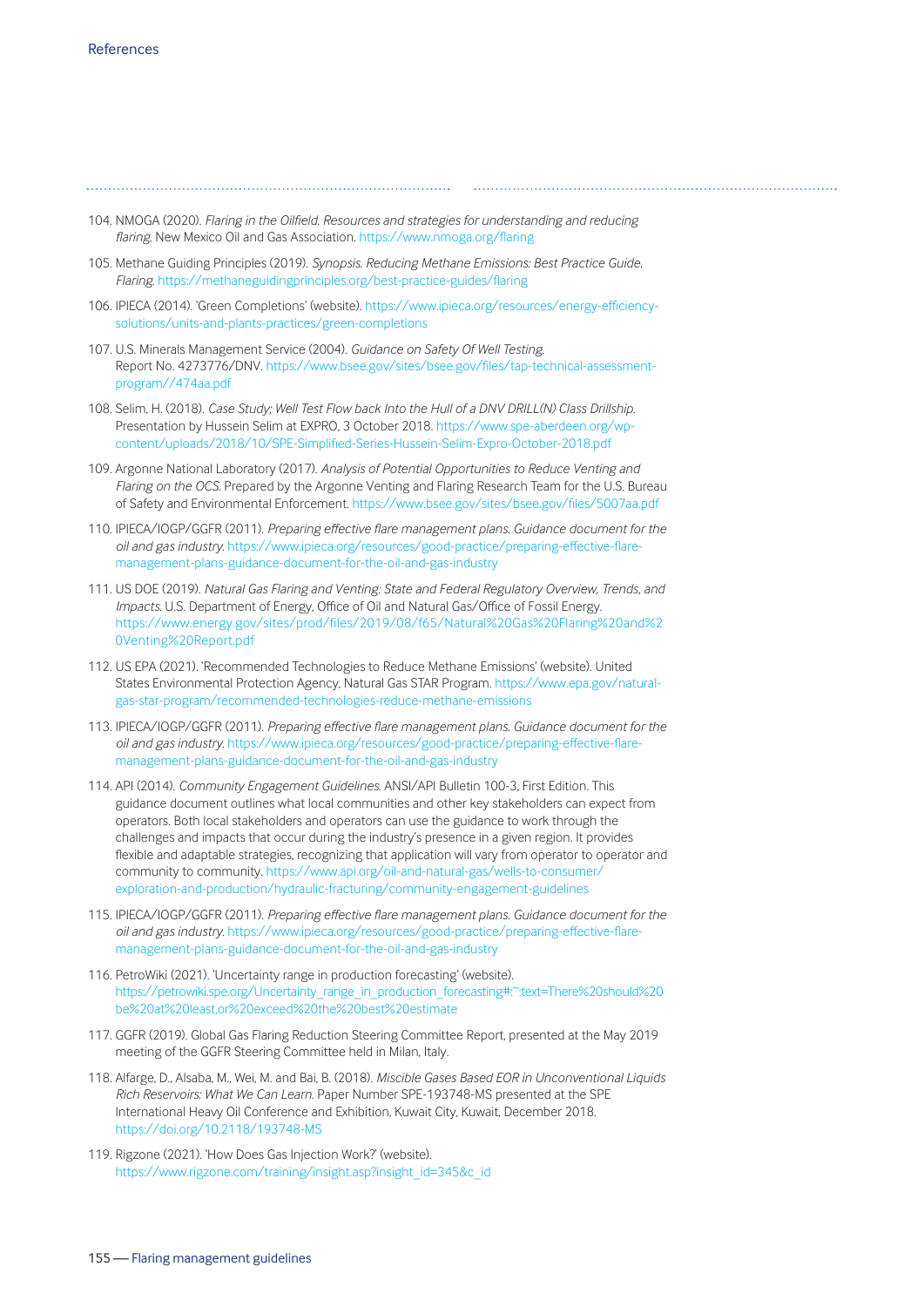- 120. Rossi, L., Gancheva, M. and O'Brien, S. (2017). *Financing climate action: opportunities and challenges for local and regional authorities*. European Union and the Committee of the Regions. https://climate-adapt.eea.europa.eu/metadata/publications/financing-climate-actionopportunities-and-challenges-for-local-and-regional-authorities/cor\_2017\_financing-climateaction-opportunities-and-challenges-for-lras.pdf
- 121. CPI (2019). *Global Landscape of Climate Finance 2019*. Climate Policy Initiative. https://www.climatepolicyinitiative.org/publication/global-landscape-of-climate-finance-2019
- 122. Carney, M. (2019). 'Fifty Shades of Green.' In *Finance & Development*, Vol. 56, No. 4, December 2019. https://www.imf.org/external/pubs/ft/fandd/2019/12/pdf/fd1219.pdf
- 123. Bloomberg NEF (2017). 'First Green Bonds Sold by an Oil Giant Find Willing Investors' (website). First published 22 May 2017. https://about.bnef.com/blog/first-green-bonds-sold-by-an-oil-giant-findwilling-investors/
- 124. Climate Bonds Initiative (2020). *Financing credible transitions. How to ensure the transitional label has impact*. https://www.climatebonds.net/transition-finance/fin-credible-transitions
- 125. Malins, C., Searle, S., Baral, A., Galarza, S. and Wang, H. (2014). *Reduction of Upstream Greenhouse Gas Emissions from Flaring and Venting*. International Council on Clean Transportation. https://theicct.org/publications/reduction-upstream-greenhouse-gas-emissions-flaring-and-venting
- 126. UNFCCC (2013). *Recovery and utilization of gas from oil fields that would otherwise be flared or vented*. Clean Development Mechanism report AM0009, Version 07.0. United Nations Framework Convention on Climate Change. https://cdm.unfccc.int/methodologies/DB/ET4NXMVXFQ5C2EJ5L1OF8YZIEVLVDA
- 127. Baker & McKenzie (2015). *International Joint Ventures Handbook*. https://www.bakermckenzie.com/-/ media/files/insight/publications/2015/09/bk\_jointventureshandbook\_15.pdf%203Fla%203Den
- 128. Agrawal, H., Al Shuayli, M. and Salmani, M. (2017). *Reducing Operational Flaring Through ALARP Based Decision Making*. Paper Number SPE-188748-MS presented at the Abu Dhabi International Petroleum Exhibition & Conference, Abu Dhabi, UAE, November 2017. https://www.onepetro.org/conference-paper/SPE-188748-MS
- 129. The Environmental Partnership (2021). The Environmental Partnership is comprised of companies in the US oil and natural gas industry committed to continuously improve the industry's environmental performance (website). https://theenvironmentalpartnership.org/
- 130. Texas Methane & Flaring Coalition (2020). *Flaring Recommendations and Best Practices*. https://texasmethaneflaringcoalition.org/wp-content/uploads/2020/06/6-16-20-TMFC-Flaring-Recommendations-Best-Practices-Report.pdf
- 131. SkyTruth (2021). 'Flaring Maps' (website). https://skytruth.org/flaring/
- 132. Colorado School of Mines (2021). 'VIIRS Nightfire (VNF)' (website). https://payneinstitute.mines.edu/eog/
- 133. SkyTruth (2021). 'Flaring Maps' (website). https://skytruth.org/flaring/
- 134. ESRI (2021). 'Permian Methane Analysis Project' (website). https://data.permianmap.org/pages/flaring
- 135. EDF (2020). *Methodology: Permian Methane Analysis Project (PermianMAP). Data Collection and Analysis.* March 2020 update. Environmental Defense Fund. https://www.edf.org/sites/default/files/documents/PermianMapMethodology\_1.pdf?view=table& sortOrder=desc&sortField=modified&folder=9d8436edf48d4792a38bcb33c80946f0#content
- 136. Michelussi, T. (2006). *Best Management Practices for Facility Flare Reduction*. Canadian Association of Petroleum Producers. http://docshare01.docshare.tips/files/20511/205115851.pdf
- 137. Khan, F. I. (2021). 'Bad Actor Program' (website). https://reliabilityweb.com/articles/entry/bad-actorprogram#:~:text=A%20bad%20actor%20program%20is,maintenance%20cost%20and%20plant%20 downtime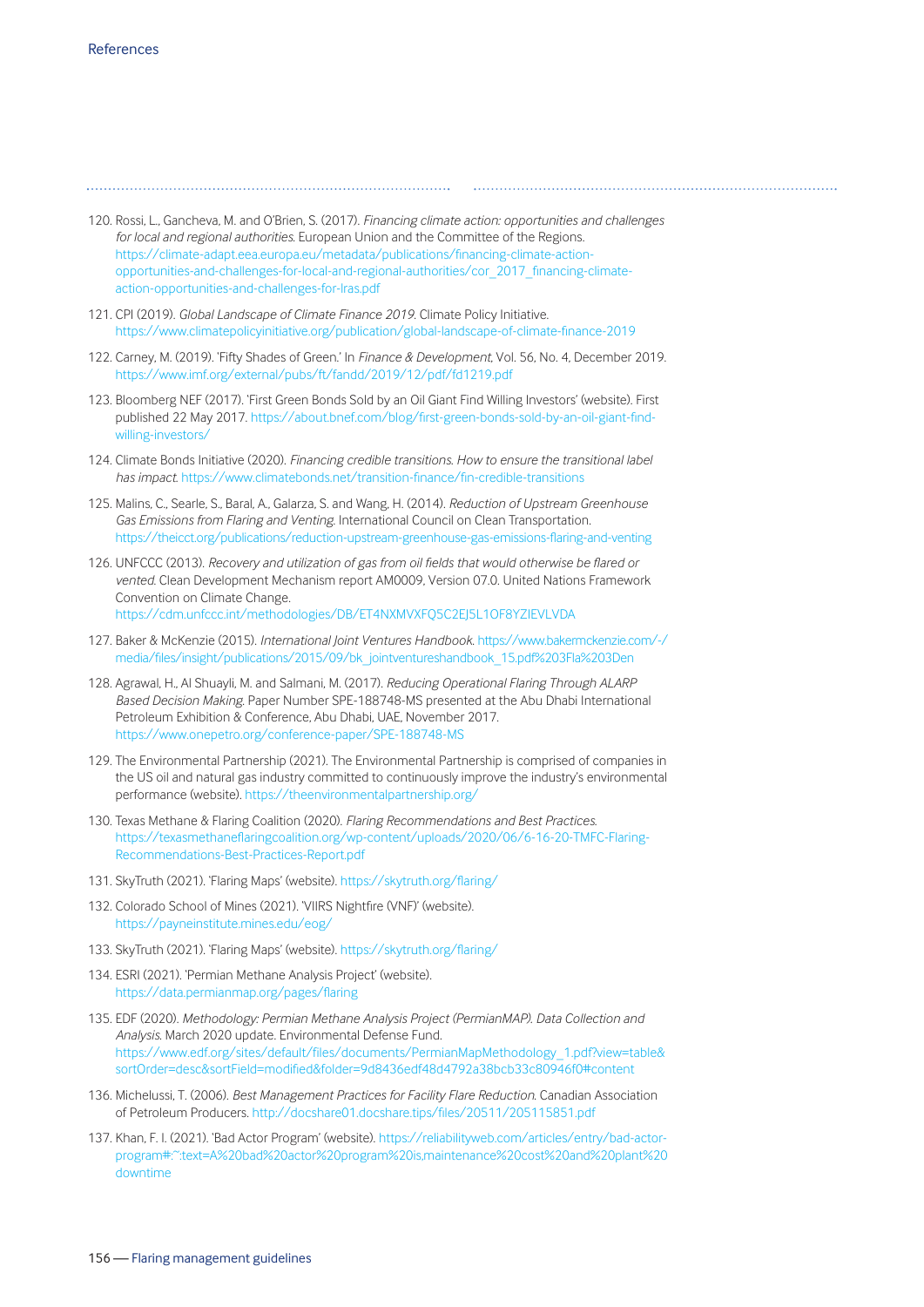138. Kurz, R., Lubomirski, M and Brun, K. (2012). 'Gas Compressor Station Economic Optimization.' In *International Journal of Rotating Machinery*, Vol. 2012, Article ID 715017. https://doi.org/10.1155/2012/715017

- 139. Al Kamali, M. M., Houache, O., Hasan, H. A., Abdul-Wahab, S. A. and Agrawal, H. (2019). *Non Routine Flaring in Upstream Oil and Gas Industry Root Causes and Mitigations.* Paper Number SPE-197357-MS presented at the Abu Dhabi International Petroleum Exhibition & Conference, Abu Dhabi, UAE, November 2019. https://www.onepetro.org/conference-paper/SPE-197357-MS
- 140. Rahmania, A. and Purwanto, W. W. (2020). Simulation of boil-off gas effect along LNG supply chain on quantity and quality of natural gas. AIP Conference Proceedings 2223, 040004, International Energy Conference ASTECHNOVA 2019. https://aip.scitation.org/doi/pdf/10.1063/5.0000853
- 141. Kurle, Y. and Xu, Q. (2015). *Boil-Off Gas Minimization and Recovery Options at LNG Loading Terminals*. Presentation given at the AIChE Spring Meeting and Global Congress on Process Safety, 28 April 2015. https://www.aiche.org/academy/videos/conference-presentations/boil-gasminimization-and-recovery-options-lng-loading-terminals
- 142. Naji, S. Z., Abd, A. A. and Hashim, A. S. 'Tracking boil off gas generation into liquefied natural gas supply chain using HYSYS simulator.' In IOPC Conference Series: *Materials Science and Engineering,*  579 012019. https://iopscience.iop.org/article/10.1088/1757-899X/579/1/012019/pdf
- 143. Khan, M. S., Qyyum, M. A., Ali, W., Wazwaz, A., Ansari, K. B. and Lee, M. (2020) 'Energy Saving through Efficient BOG Prediction and Impact of Static Boil-off-Rate in Full Containment-Type LNG Storage Tank.' In *Energies*, Vol. 13, Issue 21, 5578. https://www.mdpi.com/1996-1073/13/21/5578/pdf
- 144. API (2020). *Manual of Petroleum Measurement Standards*, Chapter 8.6: *Refrigerated Light Hydrocarbon Fluids — Sampling of Liquefied Natural Gas — Continuous and Intermittent Methods*. 1st Edition, May 2020. This chapter outlines good procedural steps required to accurately measure LNG and convey this information along the supply chain. https://publications.api.org/publicationsstore.aspx
- 145. API (2014). *Manual of Petroleum Measurement Standards*, Chapter 17.1: *Guidelines for Marine Inspection*. 6th Edition, June 2014. This chapter outlines good procedural steps required to accurately measure LNG and convey this information along the supply chain. https://publications.api.org/publications-store.aspx
- 146. API (2013). *Standard 620: Design and Construction of Large, Welded, Low-pressure Storage Tanks.* 12th Edition, October 2013 (includes all amendments and changes through Addendum 2, April 2018). This standard covers the design and construction of large, welded, low-pressure carbon steel above-ground storage tanks (including flat-bottom tanks) that have a single vertical axis of revolution. https://www.api.org/products-and-services/standards
- 147. API (2010). *Standard 625: Tank Systems for Refrigerated Liquefied Gas Storage*. 1st Edition, August 2010 (includes all amendments and changes through Addendum 3, June 2018). This standard covers low pressure, above-ground, vertical and cylindrical tank systems storing liquefied gases requiring refrigeration. It provides general requirements on responsibilities, selection of storage concept, performance criteria, accessories/appurtenances, quality assurance, insulation and commissioning of tank systems. https://www.api.org/products-and-services/standards
- 148. Chaker, M., Meher-Homji, C. B., Pillai, P., Bhattacharya, D. and Messersmith, D. (2015). 'Application of Boil Off Gas Compressors in Liquefied Natural Gas Plants.' In *Journal of Engineering for Gas Turbines and Power*, Vol. 137.

https://citeseerx.ist.psu.edu/viewdoc/download?doi=10.1.1.656.9391&rep=rep1&type=pdf

- 149. IGU (2018). *Flexible LNG Facilities. IGU LNG Committee 2015-2018*. International Gas Union. https://www.igu.org/resources/flexible-lng-facilities-2015-2018/
- 150. Sabram, T. M., Chen, F. and Dunn, J. P. (2019). *Less Is More: Flare Minimization During Cooldown*. Paper presented at the 19th International Conference & Exhibition on LNG, Shanghai, 1–5 April 2019. https://www.gti.energy/wp-content/uploads/2019/10/153-LNG19-03April2019-Sabram-Ted-paper.pdf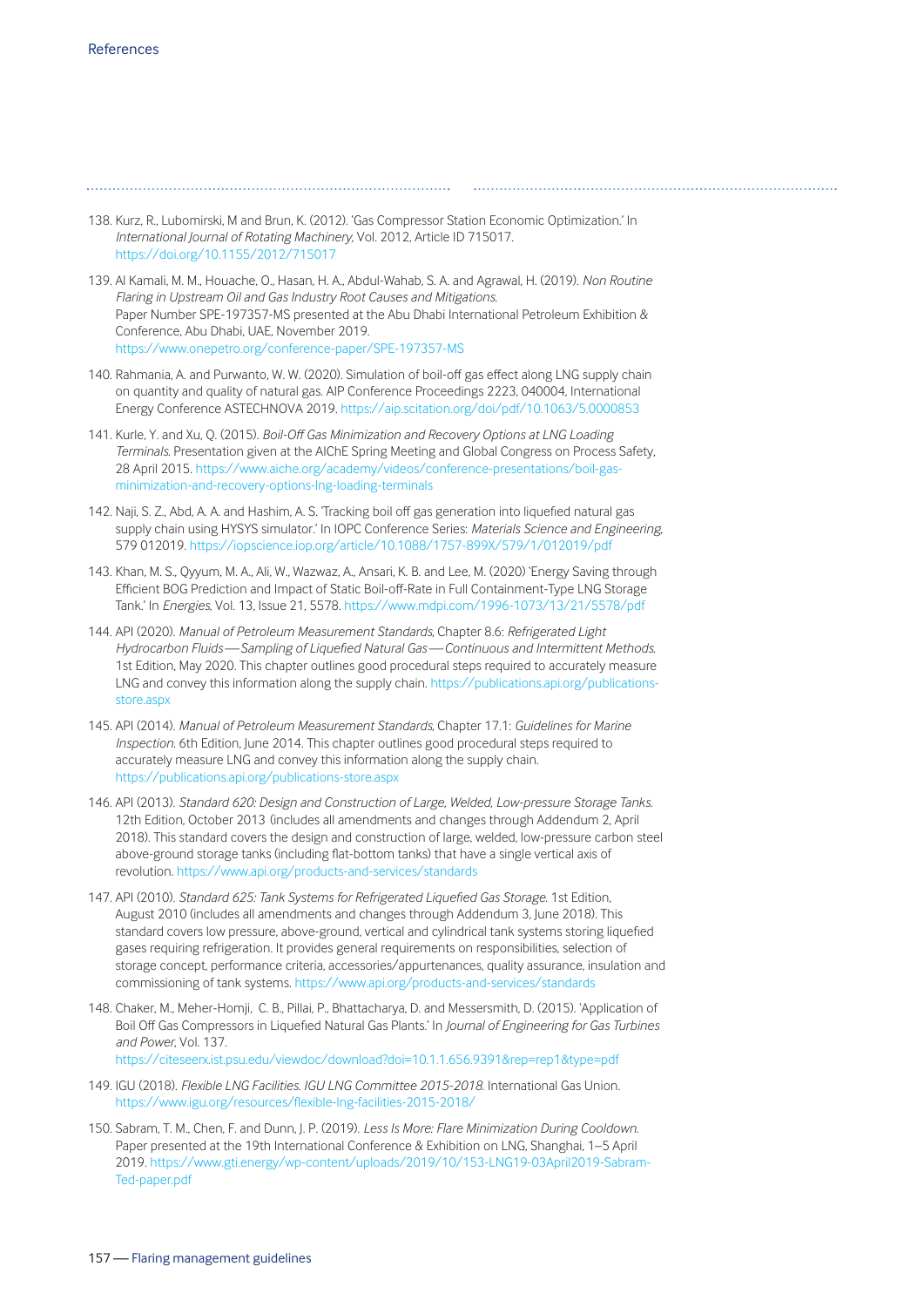- 151. Heddin, A. (2019). 'How Methane Emissions May Be Tracked Via Satellite in Space.' Carlsbad Current-Argus; published on the GT (Government Technology) website on 9 October 2009. https://www.govtech.com/products/How-Methane-Emissions-May-Be-Tracked-Via-Satellite-in-Space.html
- 152. Teledyne FLIR (2021). 'Thermal Imaging Cameras for Flare Monitoring' (website). https://www.fl[ir.com/discover/instruments/gas-detection/thermal-imaging-cameras-for-](https://www.flir.com/discover/instruments/gas-detection/thermal-imaging-cameras-for-flare-monitoring/)flaremonitoring/
- 153. Jeffery, K. (2018). 'Quantifying Methane Leaks and Flares from Gas Wells and Facilities.' *Finding Petroleum* Special Report, 13 November 2018. http://83a7383a5e33475eed0ee819cda5edf0a946af164bb0b2f2ae3c.r0.cf1.rackcdn.com/FPmethNov18.pdf
- 154. Extrel CMS, LLC (2021). 'Monitoring Refinery Flare Emission with Single-Analyzer Solution' (website). https://www.azom.com/article.aspx?ArticleID=12907
- 155. UNDP (2009). *Supporting Capacity Development. The UNDP Approach.* United Nations Development Programme, Bureau for Development Policy, Capacity Development Group. http://www.undp.org/content/dam/aplaws/publication/en/publications/capacitydevelopment/support-capacity-development-the-undp-approach/CDG\_Brochure\_2009.pdf
- 156. UNDP (2009). *Capacity Development: A UNDP Primer*. United Nations Development Programme, Bureau for Development Policy, Capacity Development Group. https://www.adaptationundp.org/resources/relevant-reports-and-publications/capacity-development-undp[primer#:~:text=It%20provides%20a%20simple%2C%20cogent,to%20national%20capacities%20for](https://www.adaptation-undp.org/resources/relevant-reports-and-publications/capacity-development-undp-primer#:~:text=It%20provides%20a%20simple%2C%20cogent,to%20national%20capacities%20for%20development) %20development
- 157. UNDP (2008). *Capacity Development Practice Note.* United Nations Development Programme, Bureau for Development Policy, Capacity Development Group. Ed.: Kanni Wignaraja. http://content-ext.undp.org/aplaws\_publications/1449053/PN\_Capacity\_Development.pdf
- 158. GGFR (2004). *Regulation of Associated Gas Flaring and Venting A Global Overview and Lessons from International Experience*. Global Gas Flaring Reduction Partnership. Report Number 3. World Bank Group. [http://documents1.worldbank.org/curated/en/590561468765565919/pdf/295540Regulati1aring](http://documents1.worldbank.org/curated/en/590561468765565919/pdf/295540Regulati1aring0no10301public1.pdf) 0no10301public1.pdf
- 159. GGFR (2009). *Guidance on Upstream Flaring and Venting. Policy and Regulation.* Global Gas Flaring Reduction Partnership. https://documents.worldbank.org/en/publication/documentsreports/documentdetail/200701468344636937/guidance-on-upstream-flaring-and-ventingpolicy-and-regulation
- 160. EIA (2019). 'Natural gas venting and flaring in North Dakota and Texas increased in 2019.' Article published on the US Energy Information Agency website on 8 December 2020. https://www.eia.gov/todayinenergy/detail.php?id=46176
- 161. US EPA (2021). 'Actions and Notices about Oil and Natural Gas Air Pollution Standards' (website). https://www.epa.gov/controlling-air-pollution-oil-and-natural-gas-industry/actions-and-noticesabout-oil-and-natural-gas
- 162. U.S. Department of Interior, Bureau of Land Management. 'Methane and Waste Prevention Rule' (website). https://www.blm.gov/programs/energy-and-minerals/oil-and-gas/operations-andproduction/methane-and-waste-prevention-rule
- 163. US EPA (2021). 'Natural Gas STAR Program Benefits.' United States Environmental Protection Agency website. https://www.epa.gov/natural-gas-star-program/natural-gas-star-program
- 164. US EPA (2021). 'Natural Gas STAR Program Accomplishments.' United States Environmental Protection Agency website. https://edap.epa.gov/public/extensions/NGS/Accomplishments.html
- 165. Natural Gas STAR Program (2011). *Install Electronic Flare Ignition Devices*. Partner Reported Opportunities (PRO) Fact Sheet No. 903. United States Environmental Protection Agency. https://www.epa.gov/natural-gas-star-program/install-electronic-flare-ignition-devices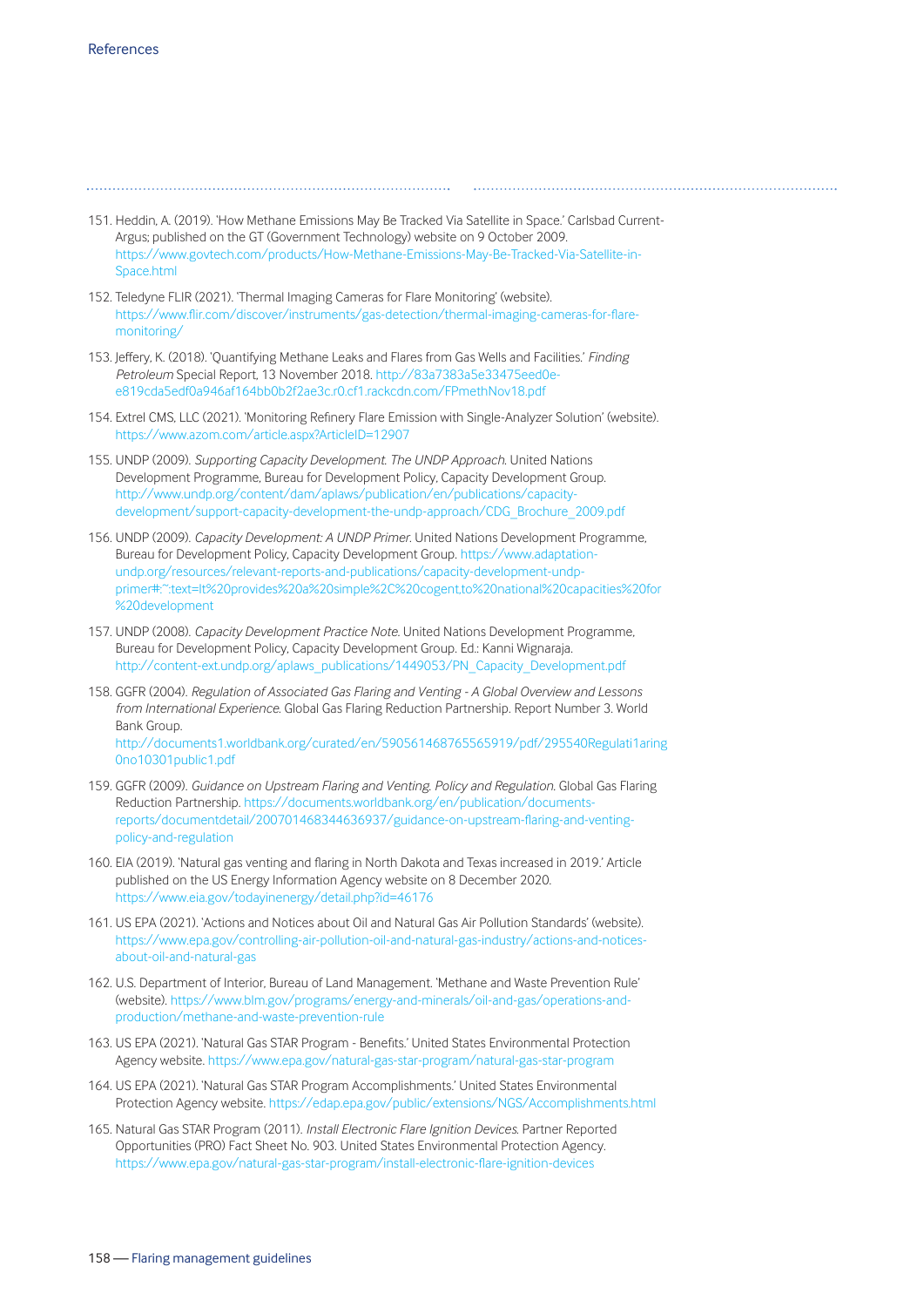- 166. GGFR (2004). *Regulation of Associated Gas Flaring and Venting A Global Overview and Lessons from International Experience*. Global Gas Flaring Reduction Partnership. Report Number 3. World Bank Group. [http://documents1.worldbank.org/curated/en/590561468765565919/pdf/295540Regulati1aring](http://documents1.worldbank.org/curated/en/590561468765565919/pdf/295540Regulati1aring0no10301public1.pdf) 0no10301public1.pdf
- 167. AER (2020). *Directive 060: Upstream Petroleum Industry Flaring, Incinerating, and Venting.* Alberta Energy Regulator, 7 July 2020. https://static.aer.ca/prd/2020-10/Directive060.pdf
- 168. UK Oil & Gas Authority, (2021). 'Flaring and venting' (website). https://www.ogauthority.co.uk/licensing-consents/consents/flaring-and-venting/
- 169. Unearthed (2021) 'Revealed: The North Sea oil giants fueling climate change with millions of tonnes in preventable emissions.' Article by Lawrence Carter published on the Unearthed (Greenpeace) website on 1 February 2021. https://unearthed.greenpeace.org/2021/02/01/north-sea-oil-flaringclimate-change/
- 170. UK Oil & Gas Authority (2021). 'UKCS Flaring and Venting 2020 Report' (website). https://ogauthorityreports.wixsite.com/ukcs-f-v-report-2020
- 171. GGFR (2004). *Regulation of Associated Gas Flaring and Venting A Global Overview and Lessons from International Experience*. Global Gas Flaring Reduction Partnership. Report Number 3. World Bank Group. [http://documents1.worldbank.org/curated/en/590561468765565919/pdf/295540Regulati1aring](http://documents1.worldbank.org/curated/en/590561468765565919/pdf/295540Regulati1aring0no10301public1.pdf) 0no10301public1.pdf
- 172. Helgesen, O. K. (2021). *Norway oil sector braced for huge carbon tax hike as new climate plan hatched.* Article published on the Upstream Energy Explored website on 8 January 2021. https://www.upstreamonline.com/environment/norway-oil-sector-braced-for-huge-carbon-taxhike-as-new-climate-plan-hatched/2-1-941509
- 173. Viscidi, L., Phillips, S., Carvajal, P. and Sucre, C. (2020). *Latin American State oil Companies and Climate Change. Decarbonization Strategies and Role in the Energy Transition.* Published by The Dialogue and the Inter-American Development Bank. https://www.thedialogue.org/wpcontent/uploads/2020/05/Latin-American-State-Oil-Companies-and-Climate-Change.pdf
- 174. NGFCP (2021). 'Harnessing Nigeria's flare gas for sustainable value & wealth creation' (website). Nigerian Gas Flare Commercialisation Programme, Department of Petroleum Resources. https://ngfcp.dpr.gov.ng/
- 175. IEA (2020). 'Flare Gas (Prevention of Waste and Pollution) Regulations 2018' (website). International Energy Agency. https://www.iea.org/policies/8675-flare-gas-prevention-of-wasteand-pollution-regulations-2018
- 176. NGFCP (2021). 'Harnessing Nigeria's flare gas for sustainable value & wealth creation' (website). Nigerian Gas Flare Commercialisation Programme, Department of Petroleum Resources. https://ngfcp.dpr.gov.ng/
- 177. Toledano, P. *et al.* (2017). *Algeria Associated Gas Utilization Study*. Columbia Center on Sustainable Investment. https://ccsi.columbia.edu/sites/default/files/content/docs/our%20focus/Algeria.pdf
- 178. CLN (2019). *Study on Possible Reduction of Gas Flaring in Algeria*. Report prepared by Carbon Limits (Nigeria) for the Federal Institute for Geosciences and Natural Resources (BGR). https://rue.bmz.de/en/releases/publications\_new/topics/climate\_environment\_energy/BGR-Study GasFlaring Algeria.pdf
- 179. Toledano, P. *et al.* (2017). *Algeria Associated Gas Utilization Study*. Columbia Center on Sustainable Investment. https://ccsi.columbia.edu/sites/default/files/content/docs/our%20focus/Algeria.pdf
- 180. Chevron Australia Pty Ltd (2015). *Gorgon Gas Development and Jansz Feed Gas Pipeline: Best Practice Pollution Control Design Report*. https://australia.chevron.com/-/media/australia/ourbusinesses/documents/gorgon-emp-best-practice-pollution-control-design-report.pdf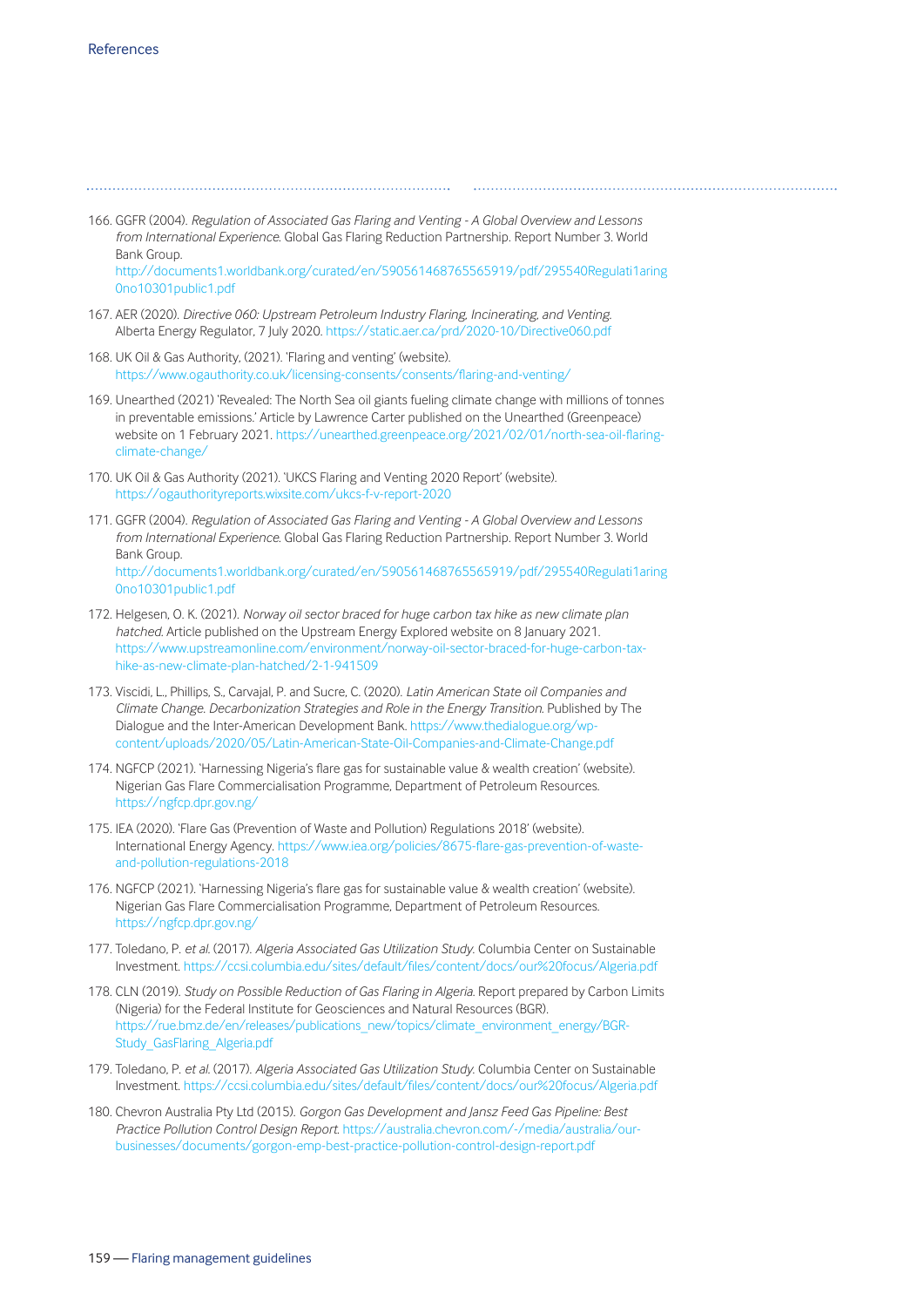- 181. GGFR (2004). *Regulation of Associated Gas Flaring and Venting A Global Overview and Lessons from International Experience*. Global Gas Flaring Reduction Partnership. Report Number 3. World Bank Group. [http://documents1.worldbank.org/curated/en/590561468765565919/pdf/295540Regulati1aring](http://documents1.worldbank.org/curated/en/590561468765565919/pdf/295540Regulati1aring0no10301public1.pdf)
	- 0no10301public1.pdf
- 182. Federal Government of Nigeria (2019). *Nigerian Gas Flare Commercialisation Programme. Programme Information Memorandum*. January 2019, Rev. 1. https://ngfcp.dpr.gov.ng/resources/programme-information-memorandum
- 183. Adesina, E. *et al*. 2017. *Understanding Natural Gas and LNG Options*. Report prepared for, and updated by, the U.S. Department of Energy, Office of International Affairs. https://www.energy.gov/sites/prod/fi[les/2017/11/f46/Understanding%20Natural%20Gas%20and](https://www.energy.gov/sites/prod/files/2017/11/f46/Understanding%20Natural%20Gas%20and%20Lng%20Options%20October%2011%202017_1.pdf) %20Lng%20Options%20October%2011%202017\_1.pdf
- 184. Derefaka, J. O. (2019). *Climate Change Impact and The Role of Harnessing Nigeria's Flare Gas in the Energy Mix Transition for Economic Development – Prospects & Opportunities*. Presentation on behalf of the Nigerian Gas Flare Commercialisation Programme, Ministry of Petroleum Resources, at the Society of Petroleum Engineers (SPE) Oloibiri Lecture Series and Energy Forum, 25 April 2019. https://higherlogicdownload.s3.amazonaws.com/SPE/4e9ea2fc-118c-40ea-b32d-838dd330b863/UploadedImages/YEAR\_2019/Final\_SPE-NGFCP\_Presentation\_-SPE\_OLEF\_2019\_updated.pdf
- 185. Canilao, C. (2017). *Bankability: More than de-risking projects*. Article published on the World Bank [Blogs website on 22 August 2017. https://blogs.worldbank.org/ppps/bankability-more-de-risking](https://blogs.worldbank.org/ppps/bankability-more-de-risking-projects)projects
- 186. Rana, F. (2017). *Preparing bankable infrastructure projects.* Article published on the World Bank Blogs website on 26 September 2017. https://blogs.worldbank.org/ppps/preparing-bankableinfrastructure-projects
- 187. CPI (2019). *Global Landscape of Climate Finance 2019*. Climate Policy Initiative. https://www.climatepolicyinitiative.org/publication/global-landscape-of-climate-finance-2019
- 188 Global Infrastructure Facility (2015). *Global Infrastructure Facility. A partnership platform for greater investment in the infrastructure of emerging markets and developing economies*. http://pubdocs.worldbank.org/en/339111429200383235/GIF-BriefingNote.pdf
- 189. Meltzer, J. P. (2018). *Blending Climate Funds to Finance Low-Carbon, Climate-Resilient Infrastructure*. Global Economy & Development Working Paper 120. Brookings Institution. https://www.brookings.edu/wp-content/uploads/2018/06/Climate-Finance\_Working-Paper.pdf
- 190. MDB-IDFC (2015). *Common Principles for Climate Mitigation Finance Tracking*. A voluntary joint initiative of the Multilateral Development Banks' Climate Finance Tracking Working Group and the International Development Finance Club (IDFC). http://www.worldbank.org/content/dam/Worldbank/document/Climate/common-principles-forclimate-mitigation-finance-tracking.pdf
- 191. Watson, C. and Schalatek, L. (2020). *Climate Finance Thematic Briefing: Mitigation Finance*. Overseas Development Institute and Heinrich Böll Stiftung. https://climatefundsupdate.org/wpcontent/uploads/2020/03/CFF4-2019-ENG-DIGITAL.pdf
- 192. Convergence (2021). 'Blended Finance' (website). https://www.convergence.finance/blended-finance
- 193. PetroWiki (2021). 'PEH: Monetizing Stranded Gas' (website). https://petrowiki.spe.org/PEH:Monetizing\_Stranded\_Gas
- 194. Clews, R. J. (2016). 'Risk Analysis and Bankability for Oil and Gas Projects.' In *Project Finance for the International Petroleum Industry*. https://www.researchgate.net/publication/301345174\_Risk\_Analysis\_and\_Bankability\_for\_Oil\_and Gas Projects